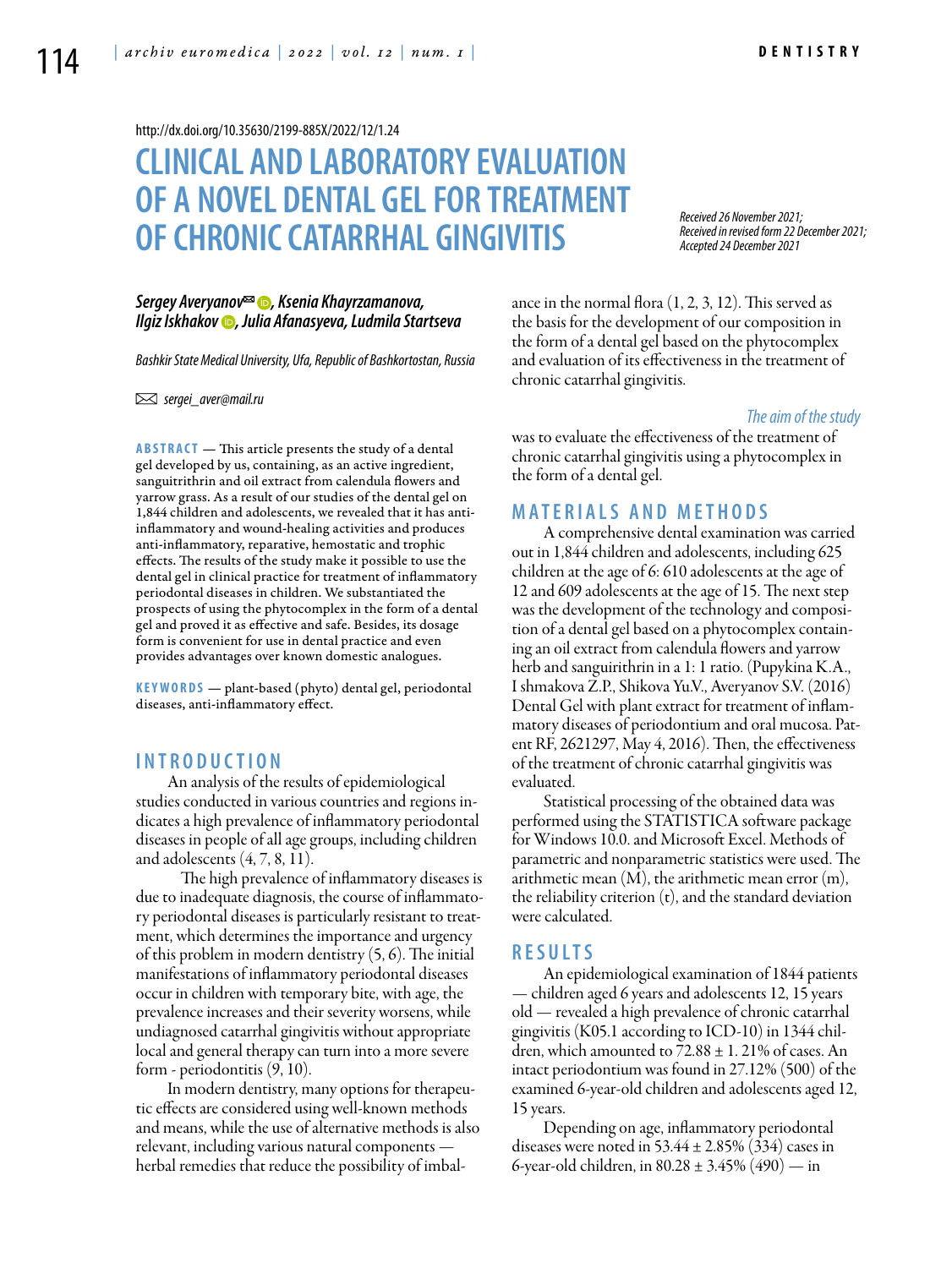12-year-old adolescents and in  $85\,38 \pm 3.68\%$  (520) in 15-year-olds.

The intensity of lesions of the periodontal tissues in the examined children according to the indicators of the complex periodontal index KPI (Leus P.A., 1988) also had a tendency to a gradual increase in the indicator depending on age. Thus, in 6-year-old children it was  $1.21 \pm 0.02$ , in 12-year-old adolescents  $-1.56 \pm 0.03$  points, and in 15-year-old adolescents it reached  $1.74 \pm 0.01$  points.

When assessing the PMA index in children aged 6 years, a mild degree of in-flammation in the periodontal tissues was revealed in  $43.24 \pm 2.71\%$  of cases, and in  $10.2 \pm 1.66\%$  of cases — an average degree of inflammation. In adolescents aged 12 and 15 years, a mild degree of inflammation according to the PMA index was diagnosed in  $65.26 \pm 2.15\%$  and  $66.0 \pm 2.08\%$ , respectively, the average degree was diagnosed in  $15.02 \pm 1$ , 64% and  $19.38 \pm 1.73$ % of adolescents, respectively.

Thus, when assessing the dental status and condition of periodontal tissues, among the main dental diseases in the examined children, chronic catarrhal gingivitis (K05.1, according to ICD-10) prevailed in  $63.3 \pm 1.33\%$  of cases.

# **DEVELOPMENT OF A DENTAL GEL c o n t a i n i n g p h y t o c o mp l e x**

The proposed method of application of the dental gel used for the treatment of chronic catarrhal gingivitis, showed that the dental gel was reliably fixed on the area of chronic catarrhal gingivitis and had high manipulation characteristics.

The composition of the dental gel provided a drug with a high therapeutic activity and prolonged action. At the third stage, as a result of a preclinical study of the phytocomplex with a known proportion of individual components, the anti-inflammatory activity of the dental gel was established — the inflammation index was  $36.14 \pm 1.32$  (p<0.05).

In a laboratory study of the antimicrobial activity of the original dental gel, the largest value of the diameter of the zone of inhibition of the growth of microorganisms was established for a 0.5 solution of sanguirithrin (20 mm). The lowest antimicrobial activity was found in the oil extract of calendula petals (Calendula officinalis) and herbaceous herb (Herba Millefolii) (3 mm).

Analysis of the data of the study on antimicrobial activity revealed that a mixture of a solution of sanguirithrin, an oil extract of calendula officinalis and a herb of yarrow, and has the greatest antibacterial activity against gram-positive bacteria and fungi.

#### **EFFECT OF THE DENTAL GEL ON THE CONDITION p e r i o d o n t a l t i s s u e s**

For the clinical assessment of the effectiveness of local treatment of chronic catarrhal gingivitis in children of 6 years old and adolescents aged 12, 15 years, an examination was carried out before and after treatment. Patients' complaints were studied and the data of objective examination, index assessment, microbiological research in dynamics were compared before and after the treatment in 14 days, 6 months, 12 months.

The scheme of complex treatment of inflammatory periodontal diseases included the phytocomplex developed by us in the form of a dental gel containing sanguirithrin and an oil extract from calendula flowers and yarrow herb as an active component. At the same time, the choice of the drug in the prognostic aspect turned out to be pathogenetically justified and promising. During the clinical stage of the study, we assessed the state of periodontal tissues in children of 6 years old and adolescents 12, 15 years old according to all criteria, which characterizes the level of inflammation in patients of the studied groups in the presence of chronic catarrhal gingivitis.

Patient K., 15 years old, complained of bleeding gums when brushing teeth. Denies somatic pathology, allergic history is not burdened. The analysis of the hygienic index revealed an unsatisfactory level of oral hygiene, the study of the CPI and PMA indices showed the presence of gingivitis, according to the PMA index — corresponds to moderate severity, the GI index corresponds to moderate gingivitis, when studying the PBI index, bleeding was noted when probing along the edge of the apex of the papilla. Diagnosis: chronic catarrhal gingivitis (K05.1) (Fig. 1, 2, 3, 4).

The assessment of the hygienic and periodontal status was carried out after 6 months in dynamics. When determining the hygiene status, a good level of oral hygiene was noted.

#### **C o n cl u s i o n**

The results of our study substantiate the pathogenetic mechanism and indications for the use of the dental gel based on sanguinethrin and oil extract of calendula flowers and yarrow herb in the treatment of chronic catarrhal gingivitis in children and adolescents. The prospects for the use of the phytogel of the specified composition were observed as an effective and safe, with a convenient dosage form for the use in dental practice. The use of the gel provides advantages over known domestic analogues.

The obvious advantages of the dental gel of the proposed composition are its relative cheapness, ease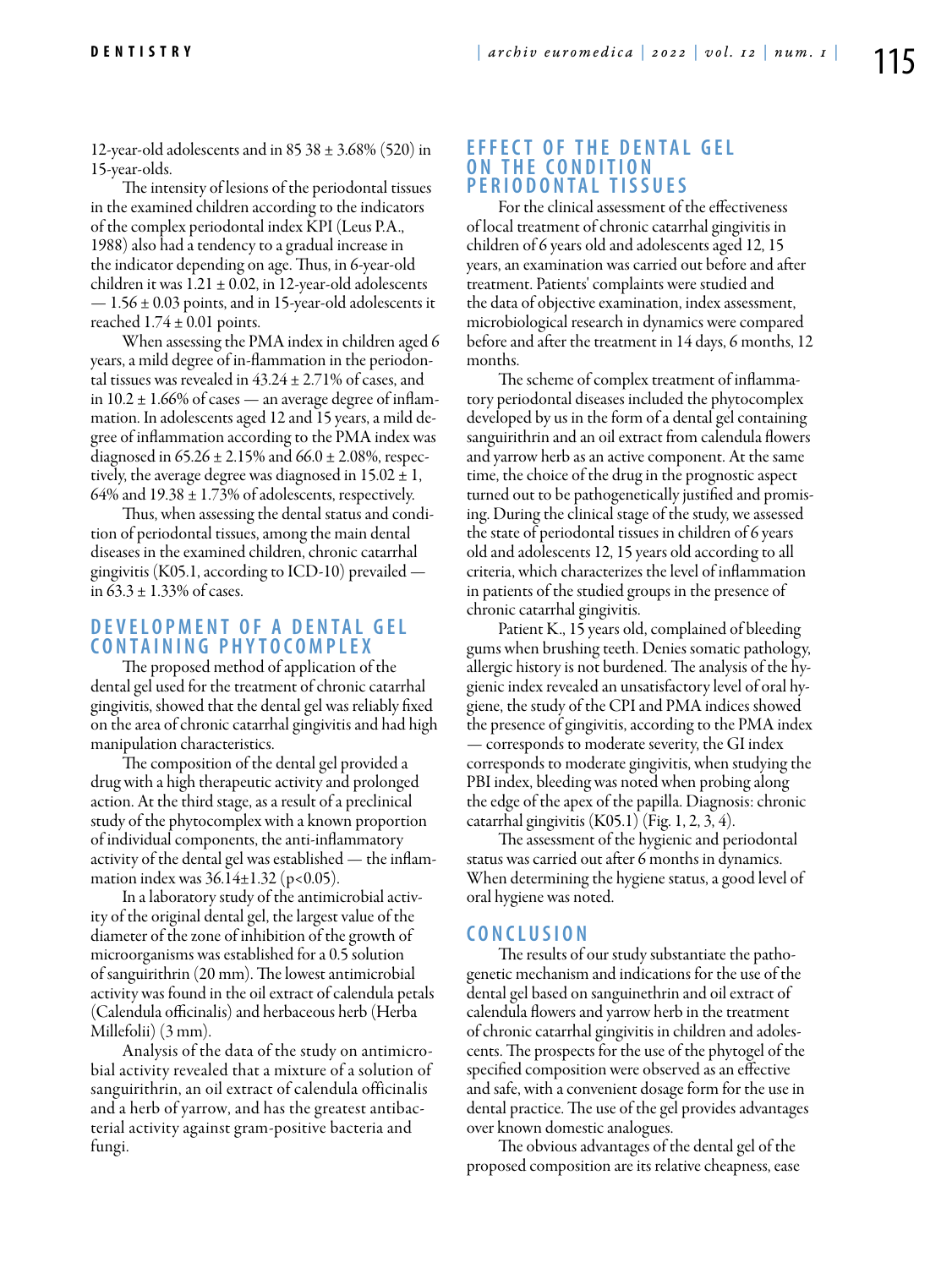

*Fig. 1. Patient K., 15 years old. Diagnosis: chronic catarrhal gingivitis (K05.1) initial situation*



*Fig. 3. Patient K., 15 years old. Periodontal condition 6 months after starting treatment with the dental gel*



*Fig. 2. Patient K., 15 years old with applied dental gel*

of use by a dentist, good handling characteristics. It is fundamentally important that all components of the phytogel are included in the list of the Russian State Pharmacopoeia.

## **R e f e r e n ce s**

- 1. Averyanov, S.V. Study of anti-inflammatory and wound healing activity of dental gel / S.V. Averyanov, E.V. Pupykina, K.L. Garayeva // Modern technologies in the global scientific space: collection of articles of the International Scientific and Practical Conference (September 28, 2017, Ufa). – Ufa: AETERNA, 2017 . S. 86–88.
- 2. AVERYANOV, S.V. The use of dental gel for the treatment of inflammatory periodontal diseases in children / S.V. Averyanov, E.V. Pupykina, K.L. Garayeva // Modern technologies in the global scientific space: collection of articles of the International Scientific and Practical Conference (September 28, 2017, Ufa). – Ufa: AETERNA, 2017 . – P. 89–91.
- 3. AVERYANOV, S.V. Experimental study of the effectiveness of dental gel / S.V. Averyanov, K.L. Garaeva, E.V. Pupykina // Successes of modern science. – 2017. – Vol. 1, No. 8. – P. 55–60.



*Fig. 4. Patient K., 15 years old. Periodontal condition 12 months after treatment with the dental gel* 

- BAGDASAROVA, O.A. Analysis of the situation on the provision of dental care to the children's population of Samara / O.A. Bagdasarova, A.M. Khamadeeva, V.V. Goryacheva // Modern problems of science and education. – 2015. – No. 4. – P. 448.
- 5. VODOLATSKY, M.P. The nature and pathogenesis of the development of the inflammatory process in the periodontal tissues in children / M.P. Vodolatsky, A.A. Pavlov, A.A. Nekrasova // Medical Bulletin of the North Caucasus. – 2011. – No. 4. – P. 18–20.
- 6. Dovbnya, Zh.A. Oral cavity protective reactions in children with chronic catarrhal gingivitis and its treatment / Zh.A. Dovbnya, K.A. Kolesnik, G.G. Golovskaya // Pediatric Dentistry and Prevention. - 2017. – Vol. 16, No. 2 (61). – P. 24–26.
- 7. Ermukhanova, G.T. The prevalence and features of the course of periodontal disease in children / G.T. Ermukhanova, Z.R. Kamieva, K.Kh. Ibragimova // Scientific discussion: questions of medicine. –P 2015. – No. 10–11 (30). – P. 110–118.
- 8. IOSHCHENKO, E.S. Analysis of the main dental morbidity in the pediatric population of Yekaterinburg / E.S. Ioshchenko // Problems of Dentistry. – 2017. – Vol. 13, No. 1. – P. 110–113.